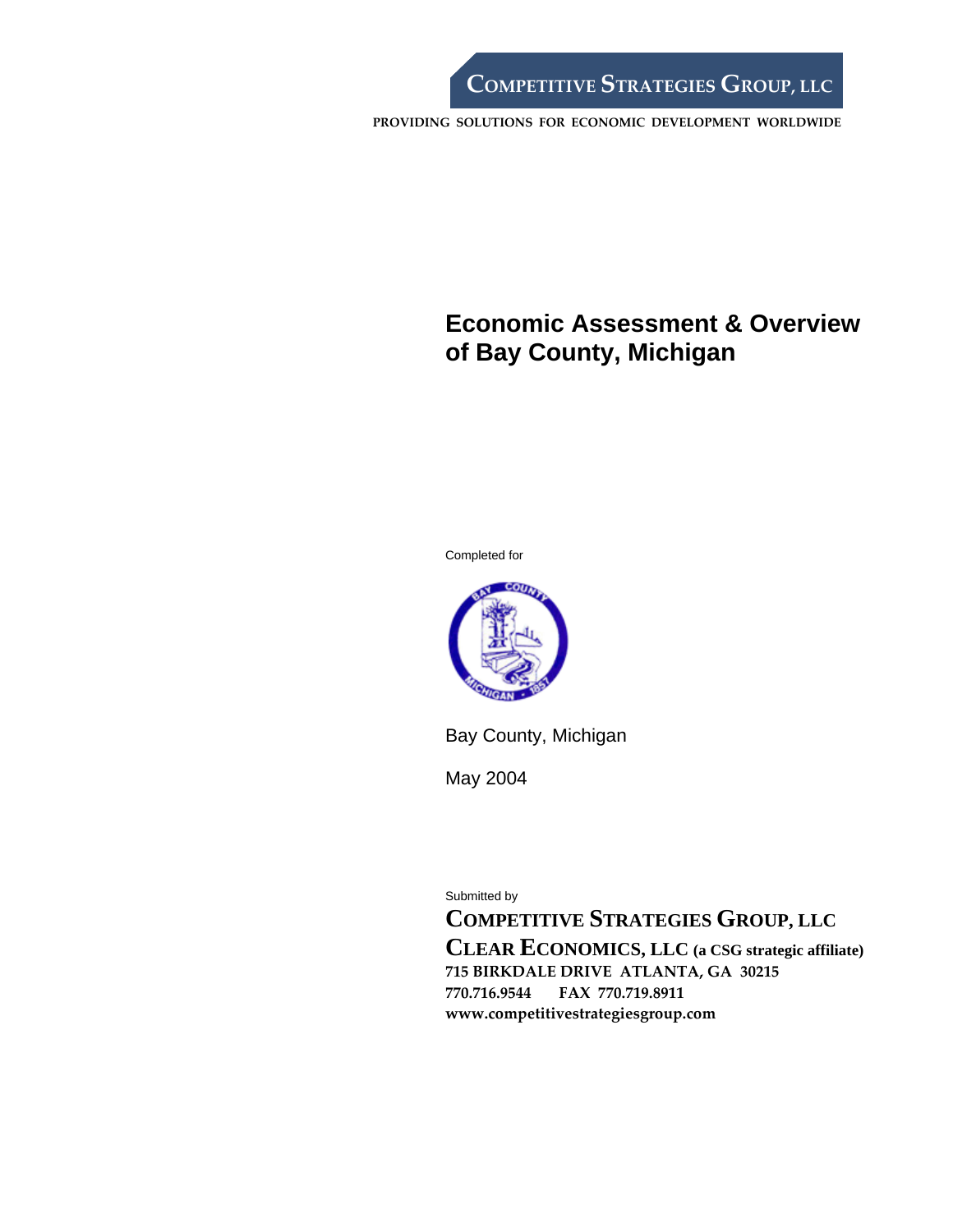# **TABLE OF CONTENTS**

| <b>Item</b> | Page |
|-------------|------|
|             |      |
|             |      |
|             |      |
|             |      |
|             |      |
|             |      |
|             |      |
|             |      |
|             |      |
|             |      |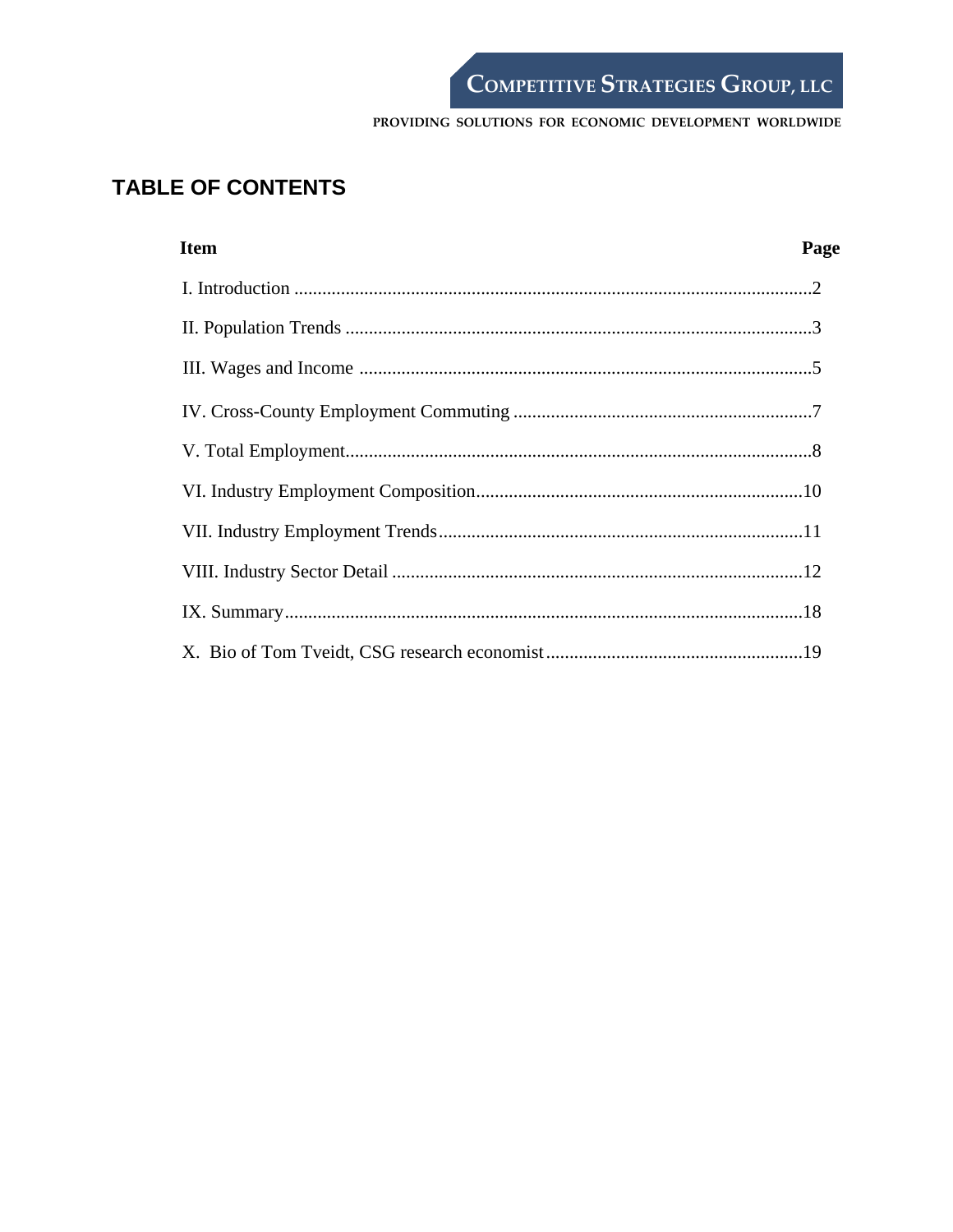# **I. INTRODUCTION**

This economic assessment report of Bay County, Michigan provides an objective evaluation of the area's current economic trends and dynamics. The report relies heavily on accepted measures of economic well-being, such as employment growth and relative wages. Critical to a comprehensive assessment are comparisons to benchmarks. Throughout this report economic activity in Bay County is measured against time, the nation, the state of Michigan, Saginaw County, Michigan and Racine County, Wisconsin. Racine and Saginaw were selected by the client. Because of data limitations at the county-level, at times the Saginaw-Bay City-Midland Metropolitan Statistical Area (MSA) is used as a proxy for Bay County<sup>1</sup>.

 $\overline{a}$ 

 $1$  In June 2003, the Office of Management and Budget announced new metropolitan statistical area designations for the nation. Under the new designations, Bay County is a one-county, stand-alone MSA, no longer part of the previous three-county Saginaw-Bay City-Midland MSA, of which it accounted for roughly 30 percent of the total MSA population. At this writing, insufficient data has been released to allow an assessment based on the new designations.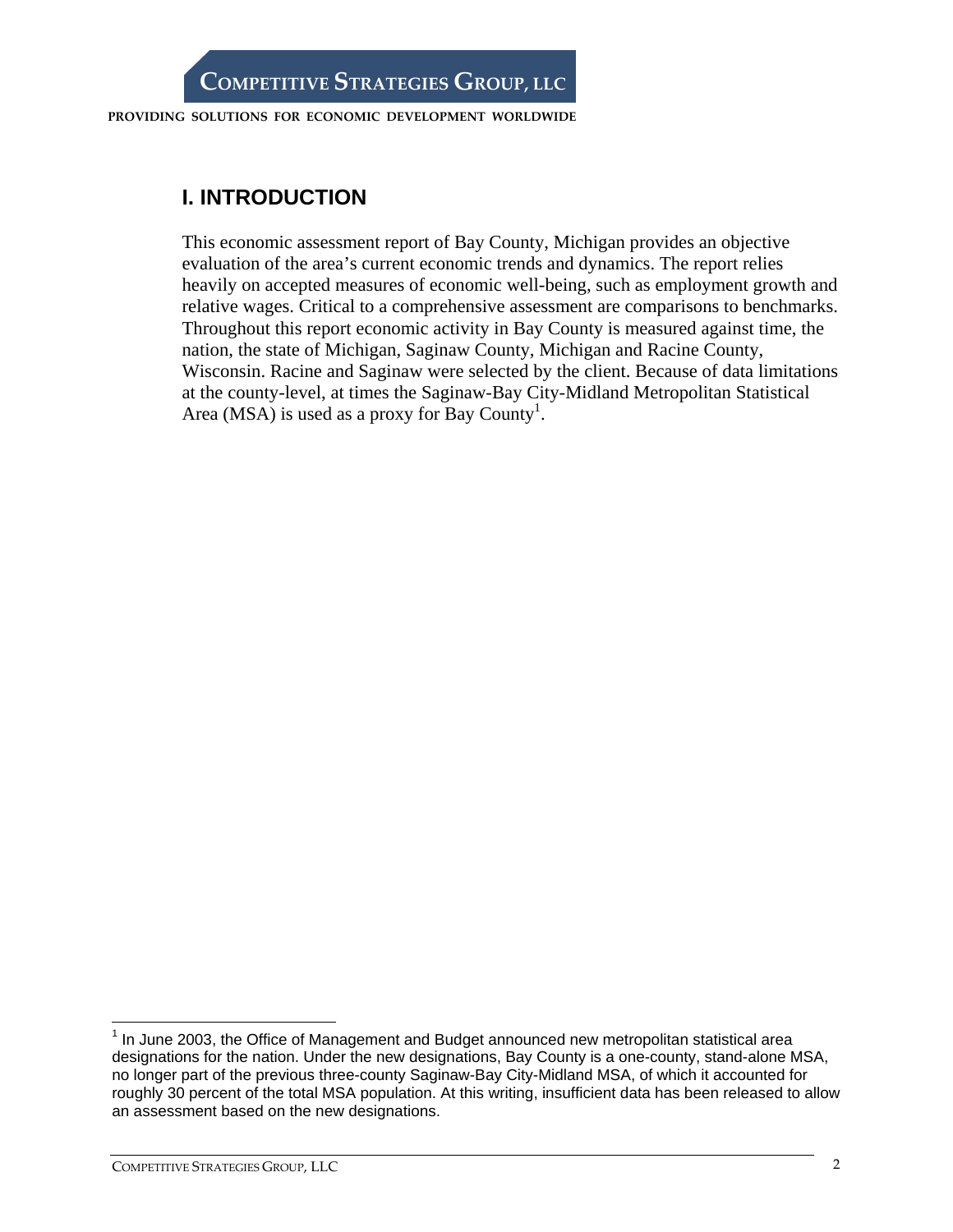## **II. POPULATION TRENDS**

In 2002, the population of Bay County, Michigan is estimated to be 109,672. The county has experienced annual declines in population since 1980, except for a two-year period between 1990 and 1992 (see Chart 1). Over the last ten years the average annual rate of decline has been –0.2 percent, or about 250 less persons per year. The rate of population decline in Bay County has roughly mirrored that of Saginaw County, whose decline has averaged –0.1 percent over the last ten years. Population growth for the state of Michigan has remained positive. Statewide, the average annual rate of population growth has been 0.6 percent per year. Nationally, the average annual rate of population growth is 1.1 percent.



Chart 1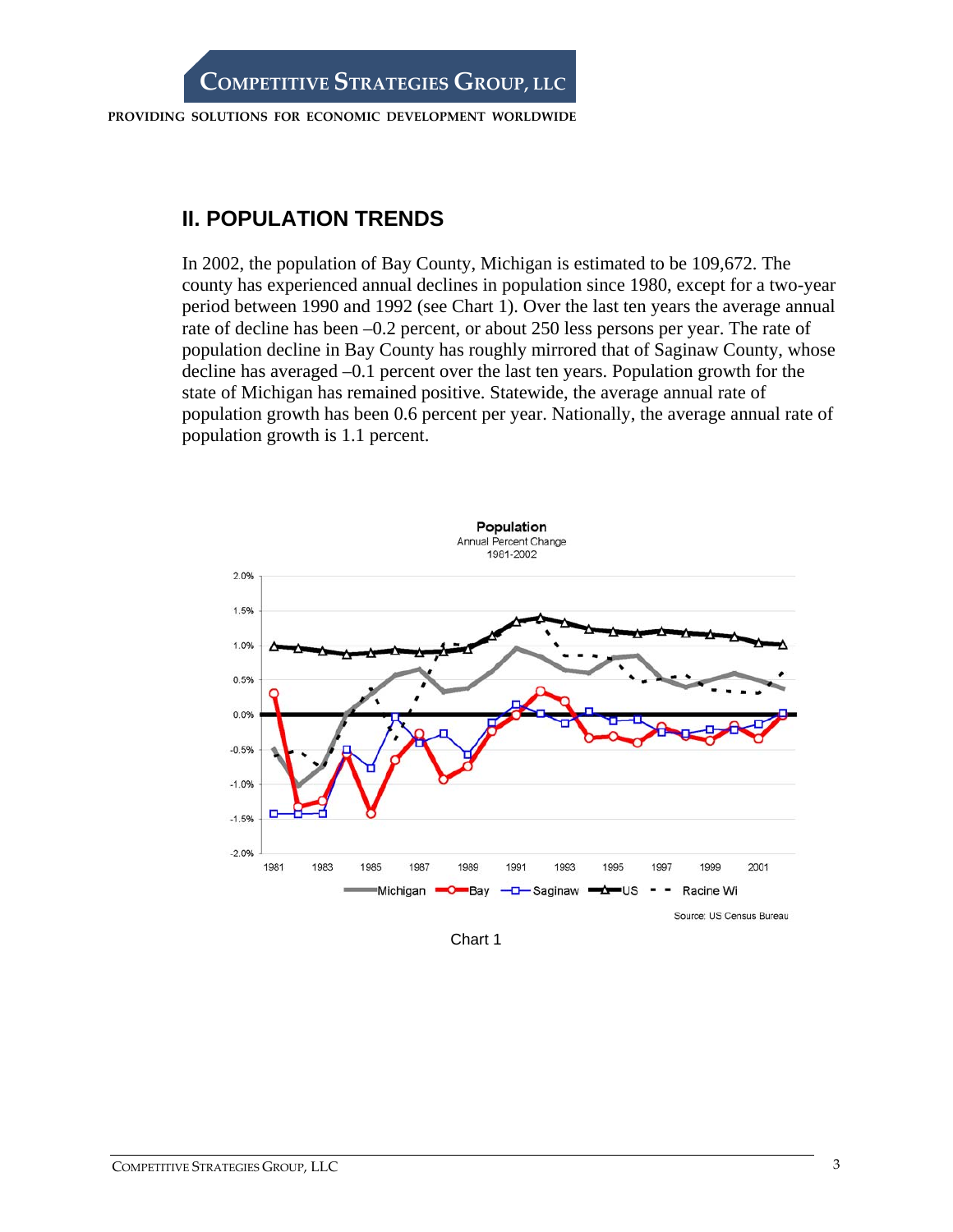Relative to other selected geographies; a rapidly aging population marks Bay County. Over the last 30 years, the median age in Bay County has gone from 29, a figure four years below the national mean, to 38.4, a figure three years over the national mean (see Chart 2). A major consideration in determining the cause of this shift is that even though natural population growth (births over deaths) is positive in Bay County, net out-migration outpaces natural growth by a factor of about two-to-one<sup>2</sup>.



Chart 2

<sup>————————————————————&</sup>lt;br><sup>2</sup> The U.S. Census Bureau estimates that from 2000 to 2003, Bay County experienced a net natural population increase of 638 persons and a net out-migration of 1,261 persons.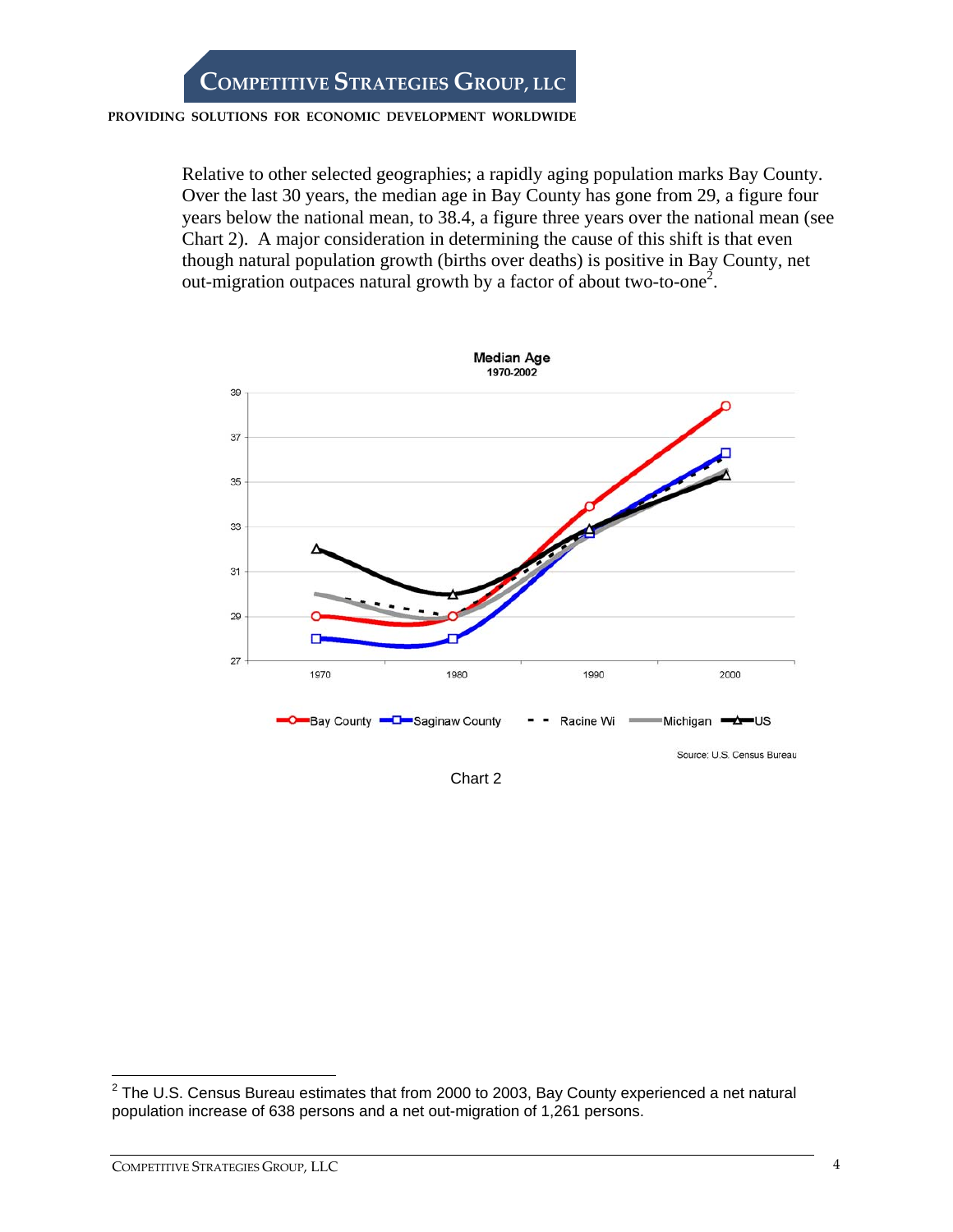## **III. WAGES AND INCOME**

Overall, wages in Bay County are below wages in the nation, state, and the selected comparable geographies (see Chart 3). Average wage per job is a standard measure of relative local wages calculated annually by the U.S. Bureau of Economic Analysis. The average wage per job is computed per job, not per person, with both full- and part-time jobs included. Average wage per job figures cover only jobs in that particular geography, and do not measure wages for workers who commute-out for employment. In 2002 the average wage per job was \$31,051 in Bay County. The figure is 14 percent below the national average, 17 percent below the statewide average, 10 percent below Saginaw County, and 8 percent below Racine County, Wisconsin. Except for Saginaw County, the spread between the average wage per job in Bay County and the nation, state, and Racine County, has been steadily widening since the data has been published (the U.S. Bureau of Economic Analysis publishes average wage data for the last 33 years, 1969-2002). As a benchmark, the last year in which the average wage per job in Bay County equaled the national figure was 1984.



Source: Bureau of Economic Analysis

Chart 3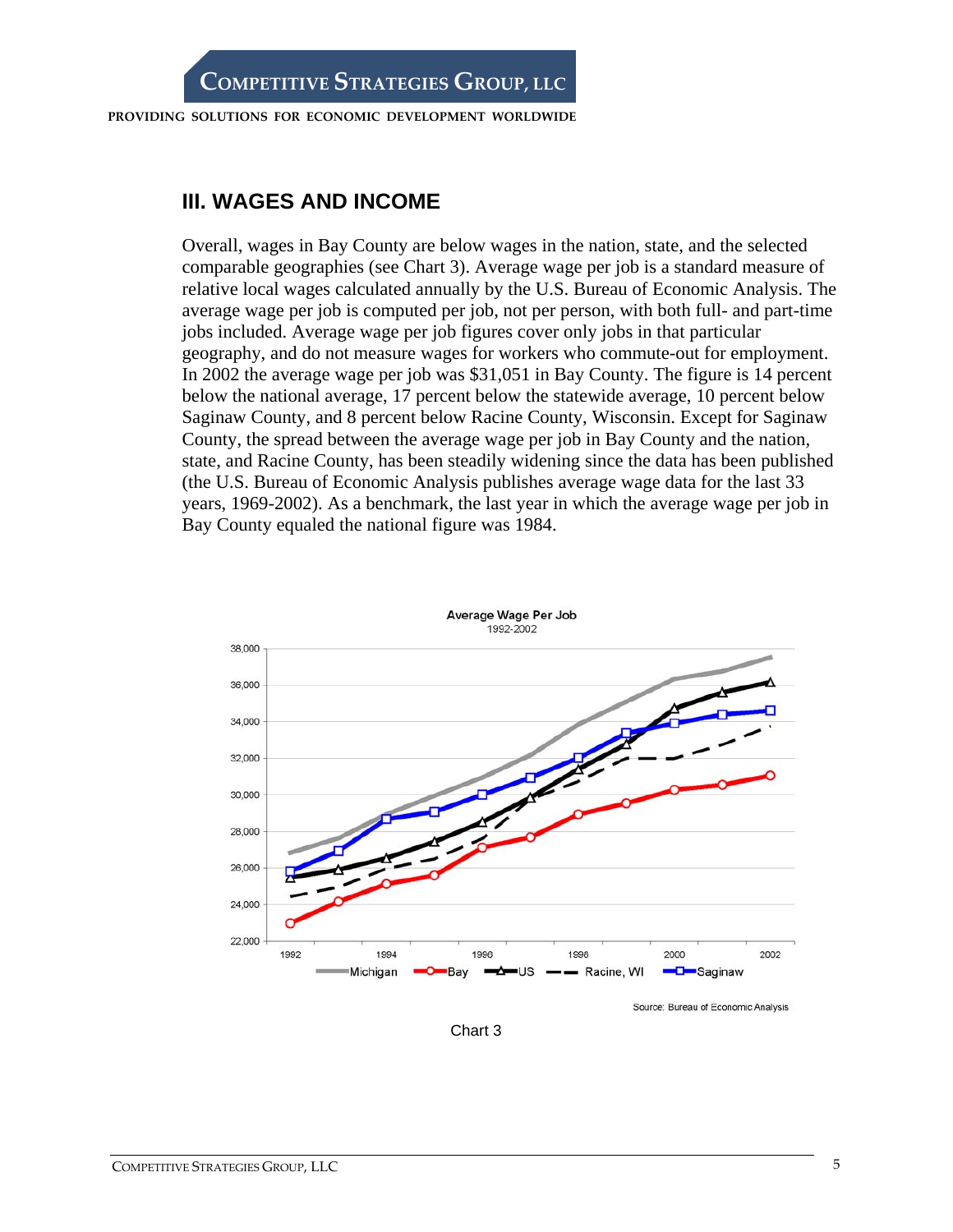#### **PROVIDING SOLUTIONS FOR ECONOMIC DEVELOPMENT WORLDWIDE**

A measure broader than average wages per job is per capita income<sup>3</sup>. In 2002, the most current figure available, per capita income in Bay County equaled \$26,067. In a pattern similar to the average wage per job, Bay County is below the nation and state (see Chart 4). Per capita income in Bay County is 16 percent below the nation, 13 percent below the state, and 14 percent below Racine County. Per capita income in Bay County is 3 percent above Saginaw County, and has historically been narrowly higher.

A close examination reveals that the notable slow down in per capita income growth in 2001 and 2002 is caused by a stagnation of earnings growth. Saginaw County exhibits the same trend, and as this measure does account for commuting (unlike the average wage per job), this slowdown would indicate the direct impact of the 2001 recession and the close economic interaction with Saginaw County.



Chart 4

 $\overline{a}$ 

 $3$  Per capita income is calculated as the total personal income of the residents of an area (including those commuting-out for employment) divided by the population of the area. In addition to wages (earnings), personal income also includes employer contributions to private health and pension funds, government employee retirement plans, lump-sum payments not received as part of earnings, transfer payments, certain in-kind transfer payments such as Medicaid, Medicare, and food stamps and all interest received by individuals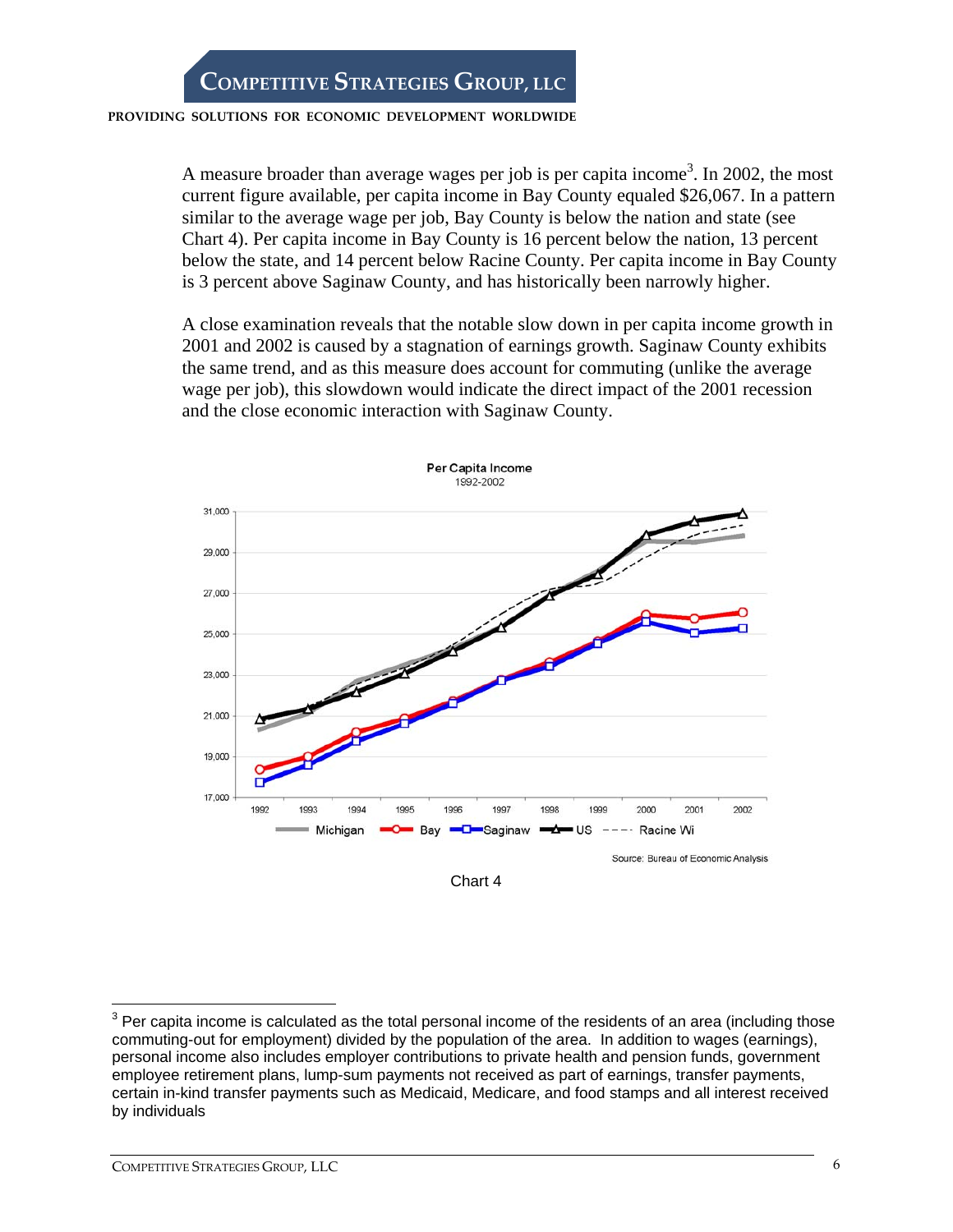## **IV. CROSS-COUNTY EMPLOYMENT COMMUTING**

An objective economic assessment of Bay County must address the role of crosscounty employment commuting. All counties experience some amount of nonresident cross-county workforce activity, whether in-commuting or out-commuting. Crosscounty workforce commuting is important because it establishes a direct link between the well-being of both counties. Economic change in one county directly flows over into the other county. Bay County has significant employment interactions with two counties; Saginaw County and Midland County (see table below). In the year 2000, 14,305 Bay County residences were commuting into Saginaw County and Midland County, presenting nine percent of their employment totals. Likewise, workforce incommuting from Saginaw County and Midland County into Bay County totaled 6,029 in 2000, or about twelve percent of its total employment. Of significance, the degree of interaction between Bay County and the two neighboring counties has held or increased in each period from 1970 to 2000.

| <b>Out-Commuting</b>     | 1970  | 1980  | 1990  | 2000   |
|--------------------------|-------|-------|-------|--------|
| To Saginaw County        | 4.937 | 8,261 | 9.177 | 10,134 |
| % Saginaw's Employment   | 6%    | 8%    | 9%    | 9%     |
| <b>To Midland County</b> | 2,639 | 2,903 | 4.045 | 4.171  |
| % Midland's Employment   | 9%    | 8%    | 10%   | 9%     |

### **Bay County Cross-County Employment Commuting Saginaw County and Midland County 4**

| In-Commuting        | 1970  | 1980  | 1990  | 2000  |
|---------------------|-------|-------|-------|-------|
| From Saginaw County | 1.672 | 1.417 | 2,187 | 3,568 |
| % Bay's Employment  | 4%    | 3%    | 5%    | 7%    |
| From Midland County | 805   | 1,117 | 1,582 | 2,461 |
| % Bay's Employment  | 2%    | 3%    | 3%    | 5%    |

<sup>————————————————————&</sup>lt;br><sup>4</sup> Cross-county commuting is based on information collected from the decennial census and represents the respondent's activity only at the time of the census. Bay County residents identified employment counties other than Saginaw County and Midland County, however their amounts were not nearly as significant or consistent. For county employment totals, the U.S. Bureau of Economic Analysis's annual estimates of "place of work" employment totals were utilized.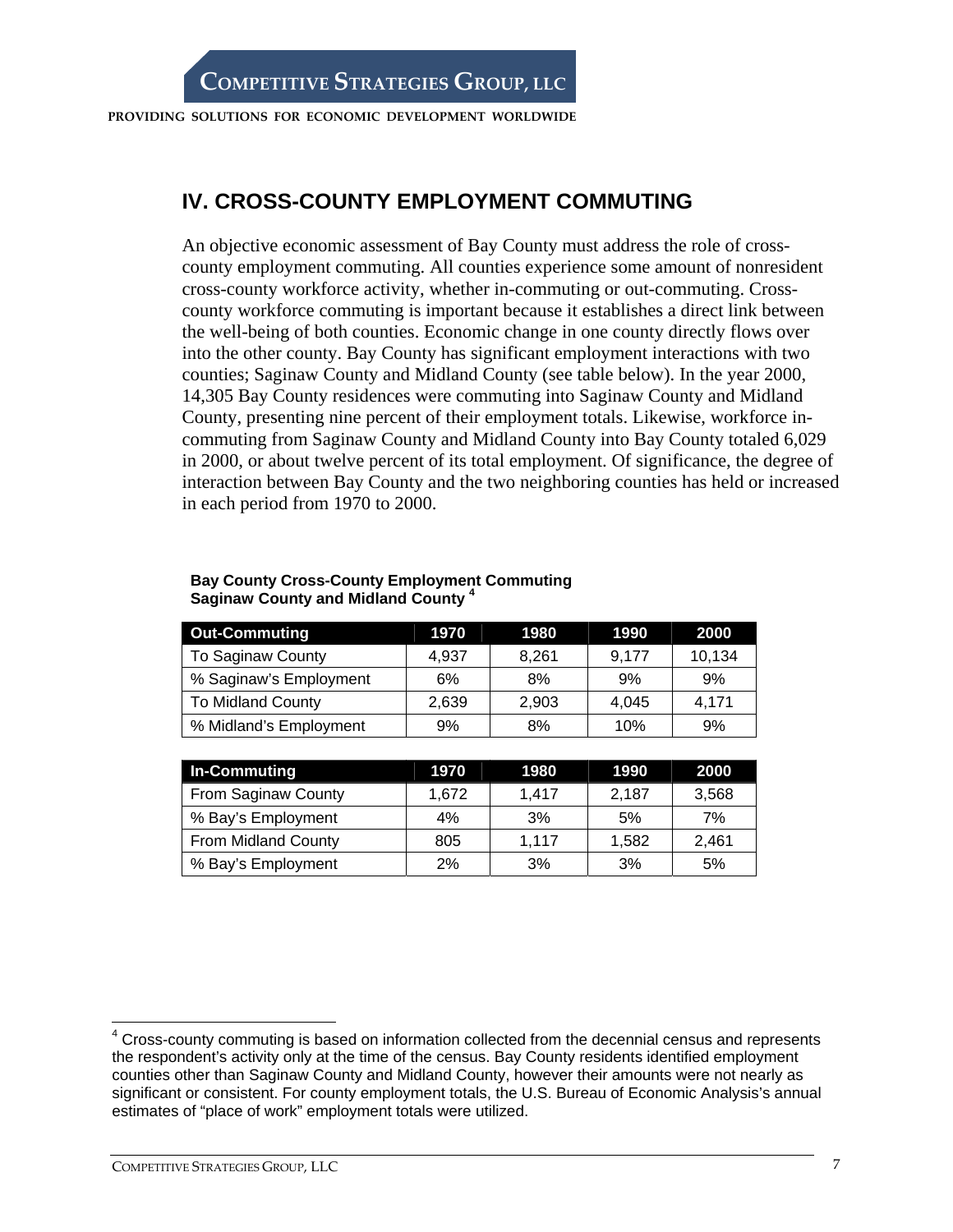# **V. TOTAL EMPLOYMENT**

According to the U.S. Bureau of Labor Statistics, total employment in Bay County declined by 2,066 employees, or five percent of the total, between the period of 1997 and 2002. Bay County was particularly hard hit during the recession period beginning  $2000-2001<sup>5</sup>$ , losing 1,259 jobs or more than one-half of the total net losses within this relatively brief time (see Chart 5). While these losses were large and surely caused considerable dislocation of labor, they were not unusual for the period. All geographies examined suffered sizeable losses during the episode.





Of additional concern was Bay County's lack of growth preceding the recession period, a time of relatively solid employment growth nationwide. Healthy year-to-year employment growth rates averaging 2.4 percent nationally, and 1.7 percent statewide occurred between 1997-2000. By contrast, Bay County averaged a -0.1 percent

 $\overline{a}$ <sup>5</sup> The Business Cycle Dating Committee of the National Bureau of Economic Research dated the recession to have begun in March 2001 and end in November 2001, however a continued downturn in regional employment activity was widespread.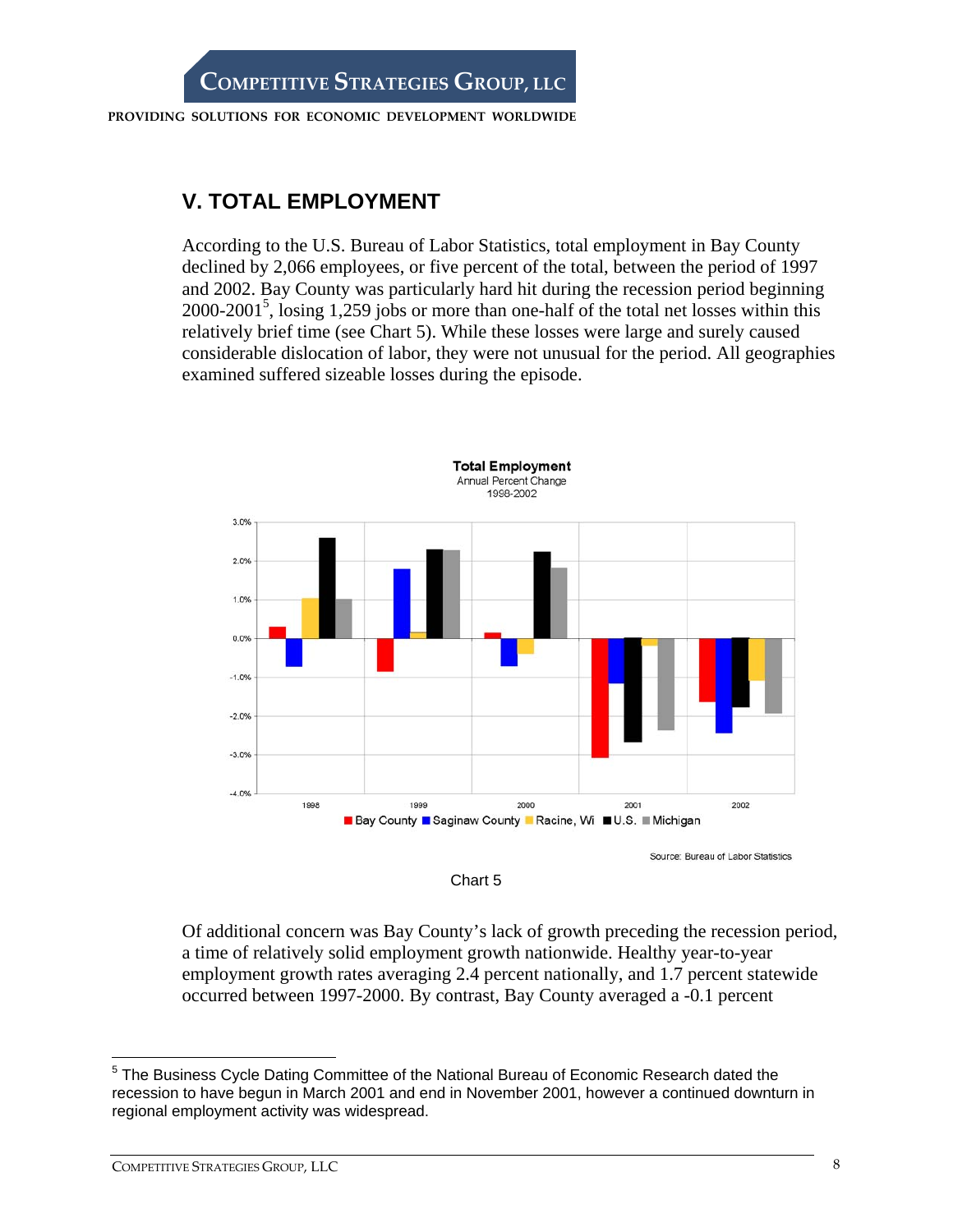#### **PROVIDING SOLUTIONS FOR ECONOMIC DEVELOPMENT WORLDWIDE**

employment rate over the same timeframe, with the losses between 1998-1999 surpassing the small gains made in 1997-1998 and 1999-2000.

More current data reveals continuing stagnant total employment activity in Bay County. Although reliable *annual* employment figures at the county-level for 2003 are unavailable, monthly data exists through the third-quarter of that year. A comparison of October 2002-September 2003 year-to-year percent change in total employment shows that the pattern of negative employment activity is sustained (see Chart 6).



Finally, monthly labor force figures used to generate unemployment rates provide the most current view of total employment activity, with data published through February 2004 at time of this writing. Although the information is based on a very limited sample and subject to future revisions, employment change is still negative in Bay County for the most recent months, averaging  $-1.2$  percent over the last 6 months.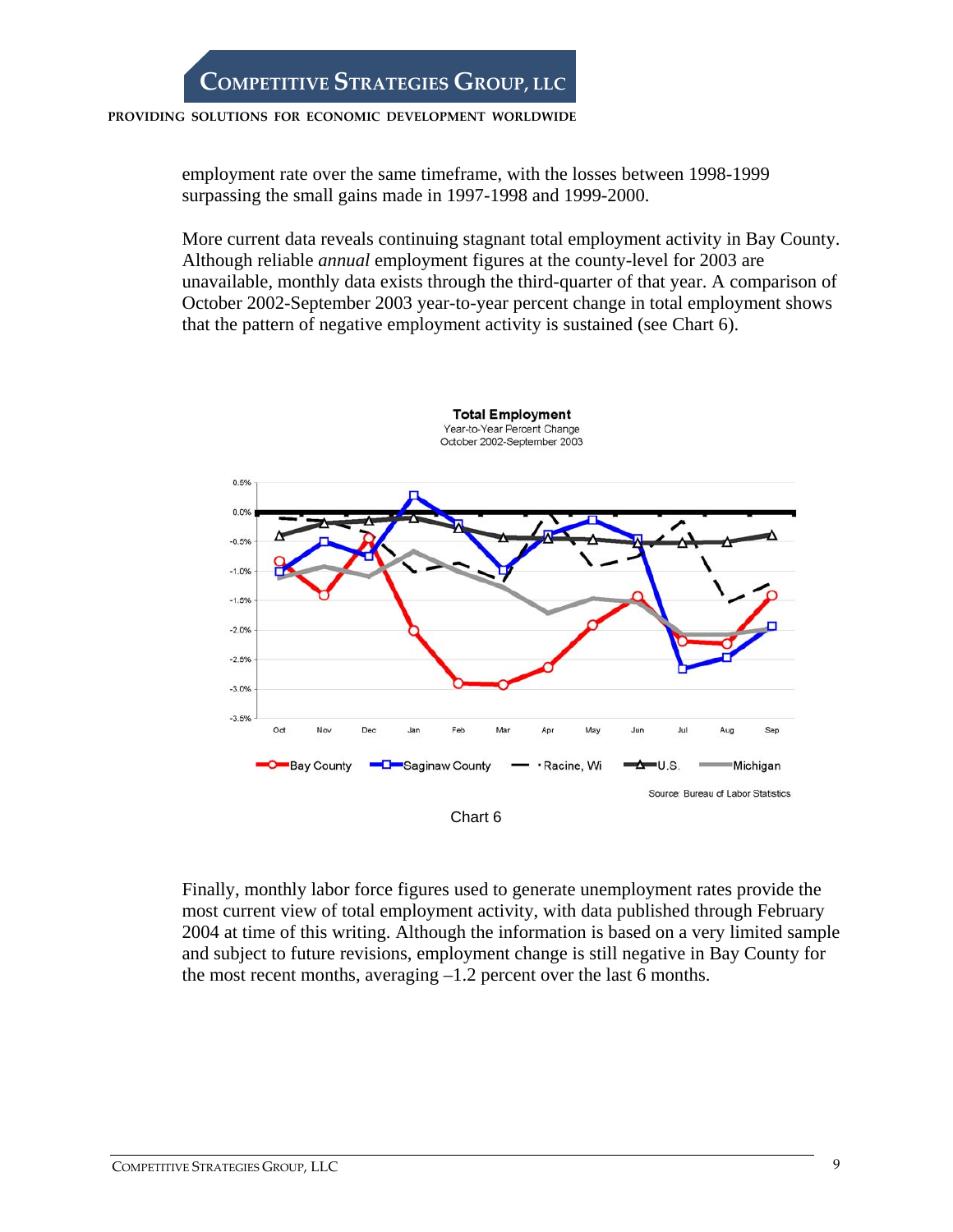## **VI. INDUSTRY EMPLOYMENT COMPOSITION**

Private industry employment composition (percent of total employment in 2002) is presented to gauge economic diversity and note significant structural disparities (see table below). Overall, among major industry sectors, Bay County employment composition is by and large similar to the other geographies. One sector, retail, shows a notable disparity, with employment totals four percent above the Saginaw-Bay City-Midland MSA, and seven percent above the nation, state, and Racine County, Wisconsin. Although manufacturing, at 16 percent of total employment, is relatively high compared to the nation, it is well within line for the region.

| Industry Composition (Percent Total Private Employment 2002) <sup>6</sup> |     |                 |      |                                                              |            |  |  |
|---------------------------------------------------------------------------|-----|-----------------|------|--------------------------------------------------------------|------------|--|--|
|                                                                           | Bay | <b>Michigan</b> | U.S. | Saginaw-<br><b>Bay City-</b><br><b>Midland</b><br><b>MSA</b> | Racine, WI |  |  |
| Construction                                                              | 5%  | 5%              | 6%   | 6%                                                           | 6%         |  |  |
| Manufacturing                                                             | 16% | 20%             | 14%  | 17%                                                          | 30%        |  |  |
| Wholesale Trade                                                           | 4%  | 5%              | 5%   | 3%                                                           | 5%         |  |  |
| Retail                                                                    | 21% | 14%             | 14%  | 17%                                                          | 14%        |  |  |
| <b>Transportation &amp; Utilities</b>                                     | 3%  | 3%              | 4%   | 5%                                                           | 3%         |  |  |
| Information                                                               | 2%  | 2%              | 3%   | 2%                                                           | 1%         |  |  |
| <b>Financial Activities</b>                                               | 5%  | 6%              | 7%   | 5%                                                           | 4%         |  |  |
| Professional and Business Services                                        | 10% | 16%             | 15%  | 6%                                                           | 9%         |  |  |
| <b>Health and Private Educational Services</b>                            | 16% | 14%             | 14%  | 17%                                                          | 15%        |  |  |
| Leisure and Hospitality                                                   | 13% | 11%             | 11%  | 11%                                                          | 9%         |  |  |

Source: Bureau of Labor Statistics

 6 Because of unclassified firms, undisclosed sectors such as agriculture, and rounding, percentages do total 100 percent.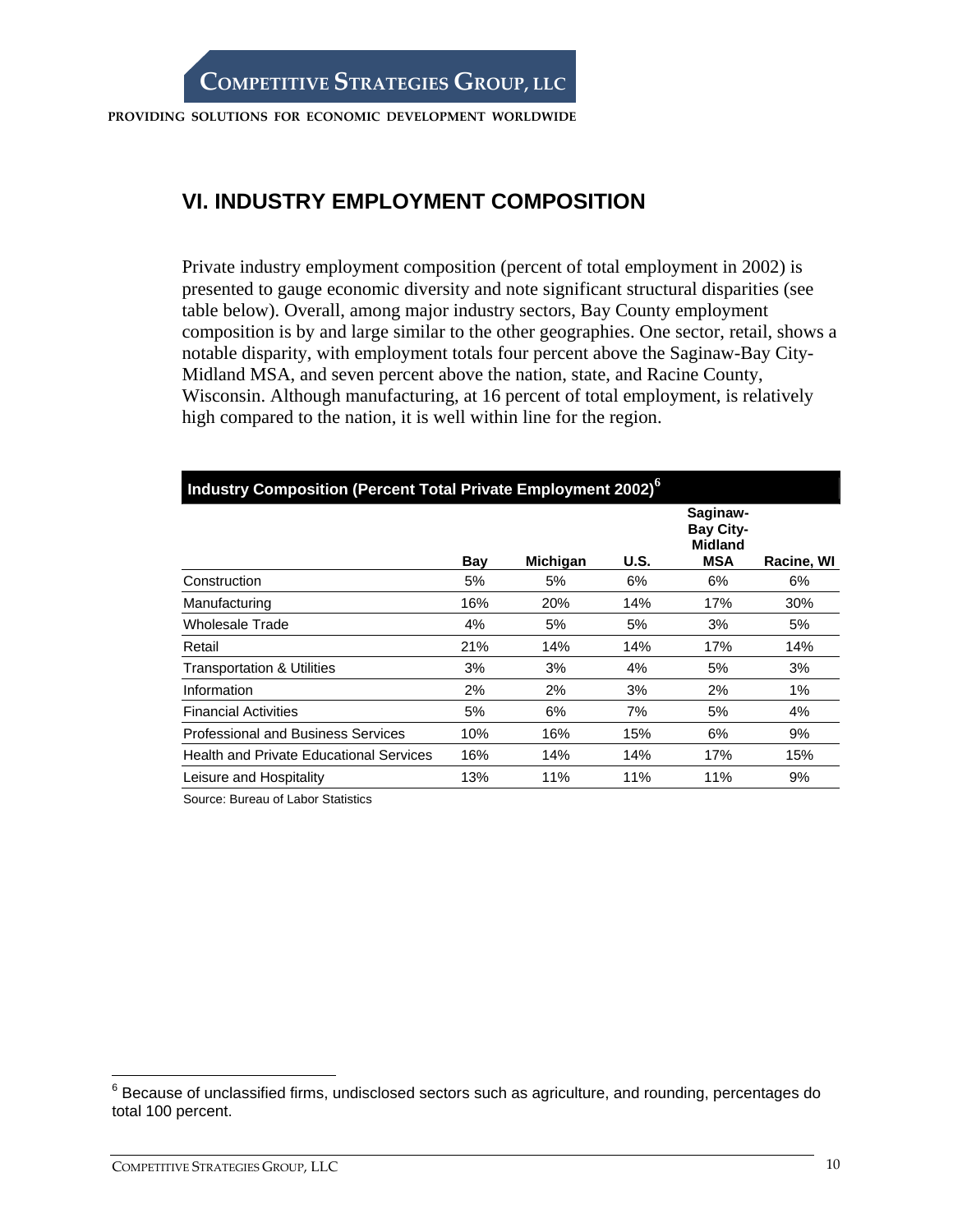## **VII. INDUSTRY EMPLOYMENT TRENDS**

Industry employment trends are accurately gauged by examining net job gains and losses in the Saginaw-Bay City-Midland MSA (see Chart 7). The striking feature over the 1998-2003 period is the abrupt and heavy losses in manufacturing employment, beginning at the 2001 recession. A significant loss of well-paying manufacturing jobs typically causes a notable ripple effect throughout a regional economy. This ripple effect can be observed in the loss of jobs in the retail and construction sectors, coinciding directly with the manufacturing losses. The loss in manufacturing jobs, plus the corresponding losses in retail and construction mirror the losses observed in the total employment figures.



Chart 7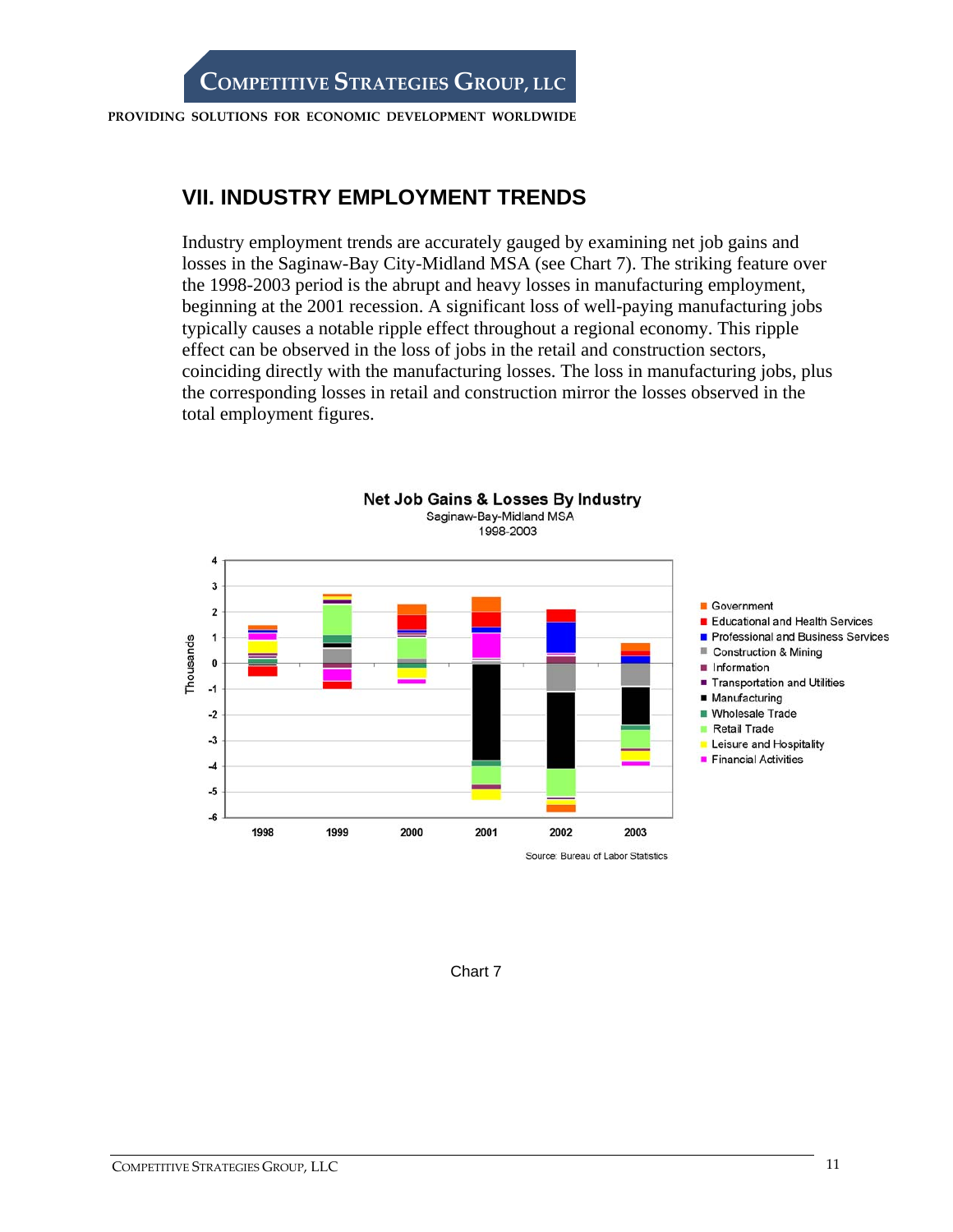# **VIII. INDUSTRY SECTOR DETAIL**

Below are eleven industry snapshots portraying general employment trends among major industry sectors over the period of 1998-2003. The snapshots are meant to provide relative comparisons with the Bay County region, the nation, state, and Racine County, Wisconsin<sup>7</sup>. Because of the close economic ties with the Saginaw-Bay City-Midland MSA, and the higher level of industry information available at the MSA level, it is suggested to view trends in that geography as the best proxy for Bay County. Specific Bay County detail is provided to offer detailed industry analysis over a slightly smaller timeframe, 2000-2002.



### **Construction**

#### **Bay County Detail (2000-2002)**

Down 15% overall, construction loses have been concentrated among heavy and civil engineering construction (down 26.6%, 101 less jobs), and specialty trade contractors (down 15.7%, 186 less jobs) Construction wages are 2.5% above average wages.

| <b>Percent Total Private</b> | <b>Nation</b> | Michigan | Racine, W | <b>Saginaw-Bay City-</b><br><b>Midland MSA</b> | Bav<br>County |
|------------------------------|---------------|----------|-----------|------------------------------------------------|---------------|
| Employment (2002)            | 6%            | 5%       | 6%        | 6%                                             | 6%            |

 $<sup>7</sup>$  Reporting detailed historical, yet current, industry activity at the county level can be challenging for</sup> several reasons. Because of the switch to a new NAICS industry coding hierarchy, county level reporting is only available beginning in 2000. Also because of privacy concerns, some data is unpublished at the county level. Industry information at the metropolitan statistical area level however is more complete, with some historical databases revised to NAICS groupings back to 1990. To enable an in-depth analysis of detailed industry activity for Bay County, over time and in comparison to other areas, two databases are utilized. For five-year industry trends (1998-2003), the U.S. Bureau of Labor Statistic's *Current Employment Statistics* survey was analyzed, the Saginaw-Bay-Midland MSA being a close proxy for Bay County activity. For specific county level information, the Michigan Department of Career Development - Employment Service Agency's *Covered Employment and Wages Census* from 2000 to 2002 for Bay County was analyzed. Together these sources provide an accurate and reliable overview of recent industrial activity for the Bay County area.

 $\overline{a}$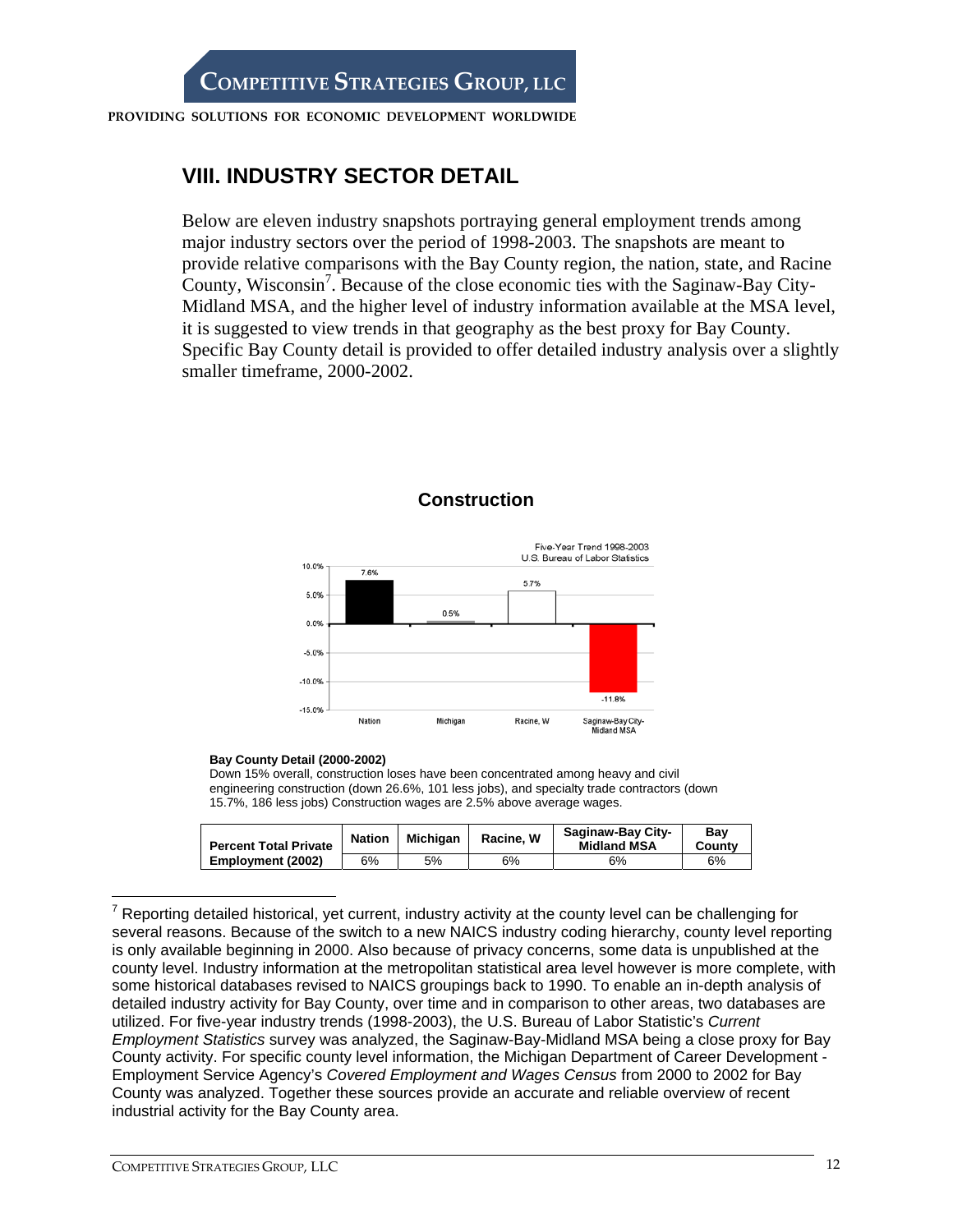#### **PROVIDING SOLUTIONS FOR ECONOMIC DEVELOPMENT WORLDWIDE**



### **Manufacturing**

#### **Bay County Detail (2000-2002)**

Down 16% overall, the majority of manufacturing loses have been from transportation equipment manufacturing (down 19.6% or 399 less jobs), and machinery manufacturing (down -31.8 percent or 320 less jobs). Manufacturing wages are 68.6% above average wages.

| <b>Percent Total Private</b> | <b>Nation</b> | <b>Michigan</b> | Racine, W | <b>Saginaw-Bay City-</b><br><b>Midland MSA</b> | Bav<br>County |
|------------------------------|---------------|-----------------|-----------|------------------------------------------------|---------------|
| Employment (2002)            | 14%           | 20%             | 30%       | $17\%$                                         | 16%           |

## **Wholesale Trade**

Five-Year Trend 1998-2003

U.S. Bureau of Labor Statistics 8.0% 7.1% 6.0% 4.0% 2.0% 0.0%  $-2.0%$  $-4.0%$  $-3.3%$  $-3.4%$  $-6.0%$  $-6.3%$  $-8.0%$ Saginaw-Bay City-<br>Midland MSA Nation Michigan Racine, W

#### **Bay County Detail (2000-2002)**

Down 8.1% overall, wholesale trade's heaviest loses have been from merchant wholesalers of nondurable goods (down 16.9%, or 74 less jobs). Wholesale trade wages are 14.4% above average wages.

| <b>Percent Total Private</b> | <b>Nation</b> | <b>Michigan</b> | Racine, W | <b>Saginaw-Bay City-</b><br><b>Midland MSA</b> | Bav<br>County |
|------------------------------|---------------|-----------------|-----------|------------------------------------------------|---------------|
| Employment (2002)            | 5%            | 5%              | 5%        | 3%                                             | 4%            |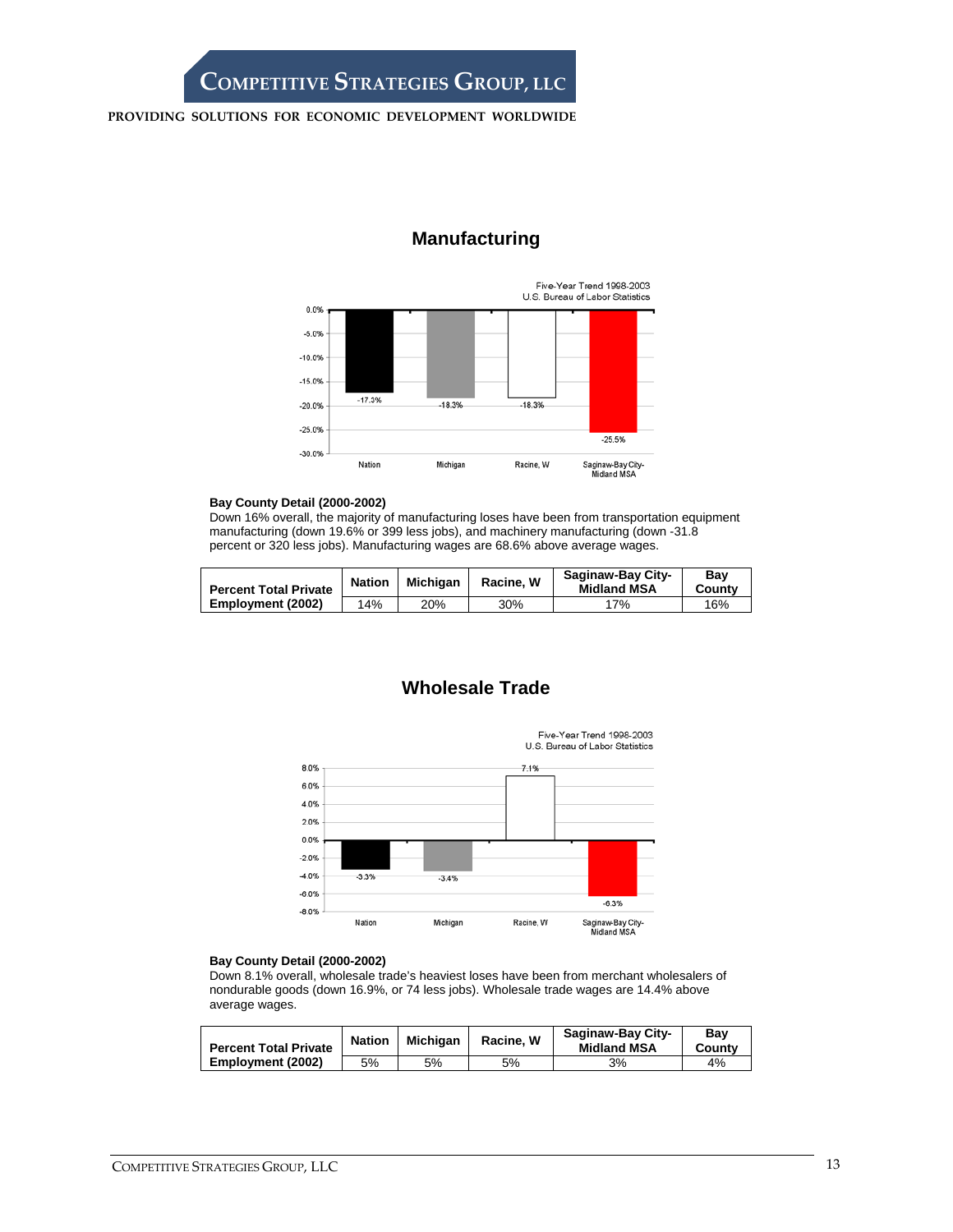#### **PROVIDING SOLUTIONS FOR ECONOMIC DEVELOPMENT WORLDWIDE**





#### **Bay County Detail (2000-2002)**

Down 6.4% overall, the majority of losses in retail have been from general merchandise stores (down 9% or 204 less jobs), and food and beverage stores (down 8.4% or 115 less jobs). Retail wages are 34% below average wages.

| <b>Percent Total Private</b> | <b>Nation</b> | <b>Michigan</b> | Racine, W | <b>Saginaw-Bay City-</b><br><b>Midland MSA</b> | Bav<br>County |
|------------------------------|---------------|-----------------|-----------|------------------------------------------------|---------------|
| Employment (2002)            | 14%           | 14%             | 14%       | 17%                                            | 21%           |

## **Transportation & Utilities**



#### **Bay County Detail (2000-2003)**

Overall, transportation was up 2.8%, the largest gains from transit and ground passenger transportation (up 45.2% or 10 more jobs) Transportation sector wages are 6% below average wages. Wages and employment information for the utilities group is unpublished.

| <b>Percent Total Private</b><br>Employment (2002) | <b>Nation</b> | Michigan | Racine, W | Saginaw-Bay City-<br><b>Midland MSA</b> | Bav<br>County |
|---------------------------------------------------|---------------|----------|-----------|-----------------------------------------|---------------|
|                                                   | 4%            | 3%       | 3%        | 5%                                      | 3%            |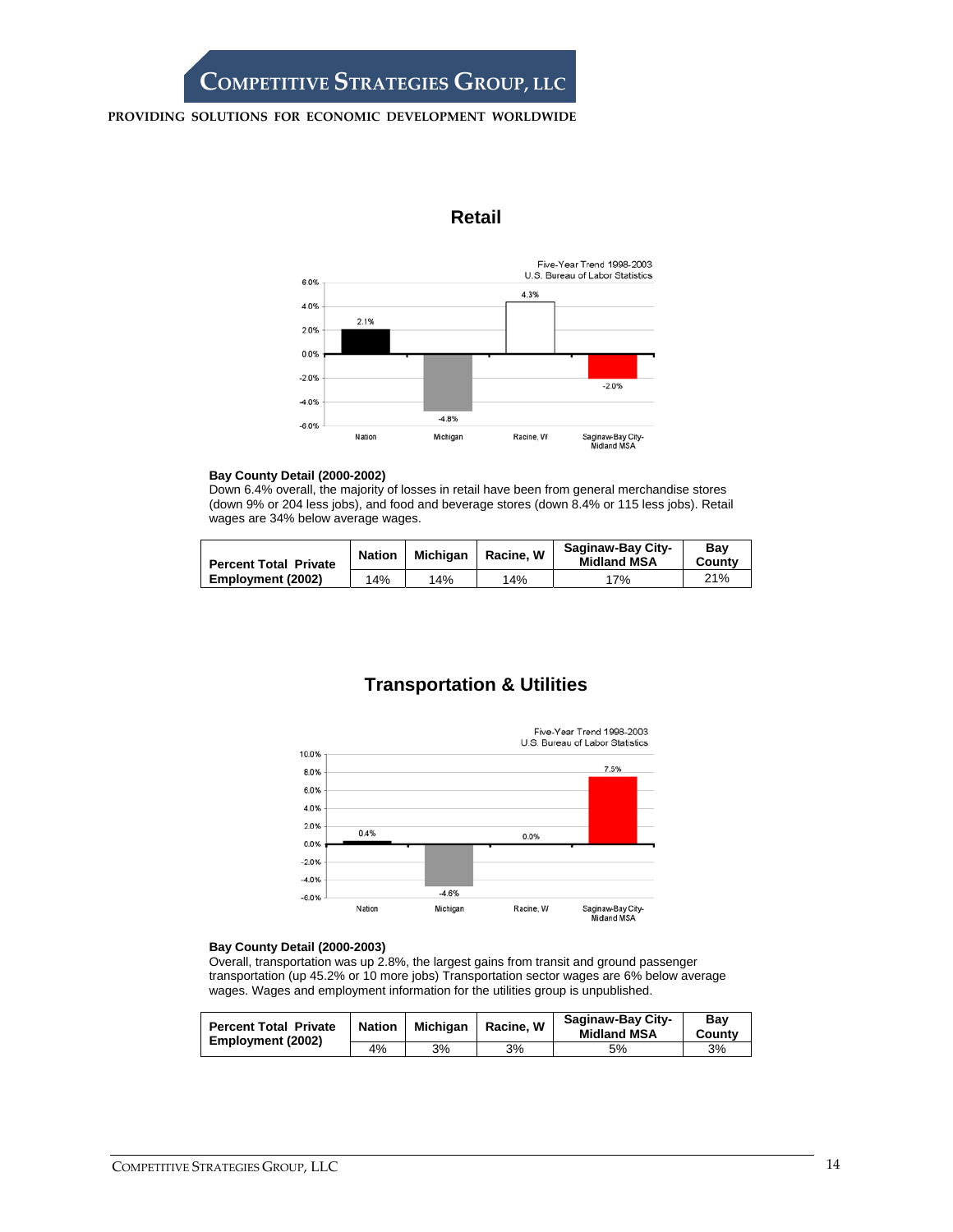#### **PROVIDING SOLUTIONS FOR ECONOMIC DEVELOPMENT WORLDWIDE**

## **Information**



#### **Bay County Detail (2000-2002)**

Overall, information sector employment was up 2% or 87 more jobs. Information sector wages are 2% above average wages.

| Percent Total Private   Nation<br>Employment (2002) |    | Michigan | Racine, W | Saginaw-Bay City-<br><b>Midland MSA</b> | Bav<br>County |
|-----------------------------------------------------|----|----------|-----------|-----------------------------------------|---------------|
|                                                     | 3% | 2%       | 1%        | 2%                                      | 2%            |

## **Financial Activities**



#### **Bay County Detail (2000-2002)**

Overall, financial activity employment was up 3.5% or 397 more jobs. Most employment growth was in real estate and rental/leasing (up 112.8% or 212 more jobs) Wages are at par with average wages.

| <b>Percent Total Private</b> | <b>Nation</b> | <b>Michigan</b> | Racine, W | <b>Saginaw-Bay City-</b><br><b>Midland MSA</b> | Bav<br>Countv |
|------------------------------|---------------|-----------------|-----------|------------------------------------------------|---------------|
| Employment (2002)            | 7%            | 6%              | 4%        | 6%                                             | 5%            |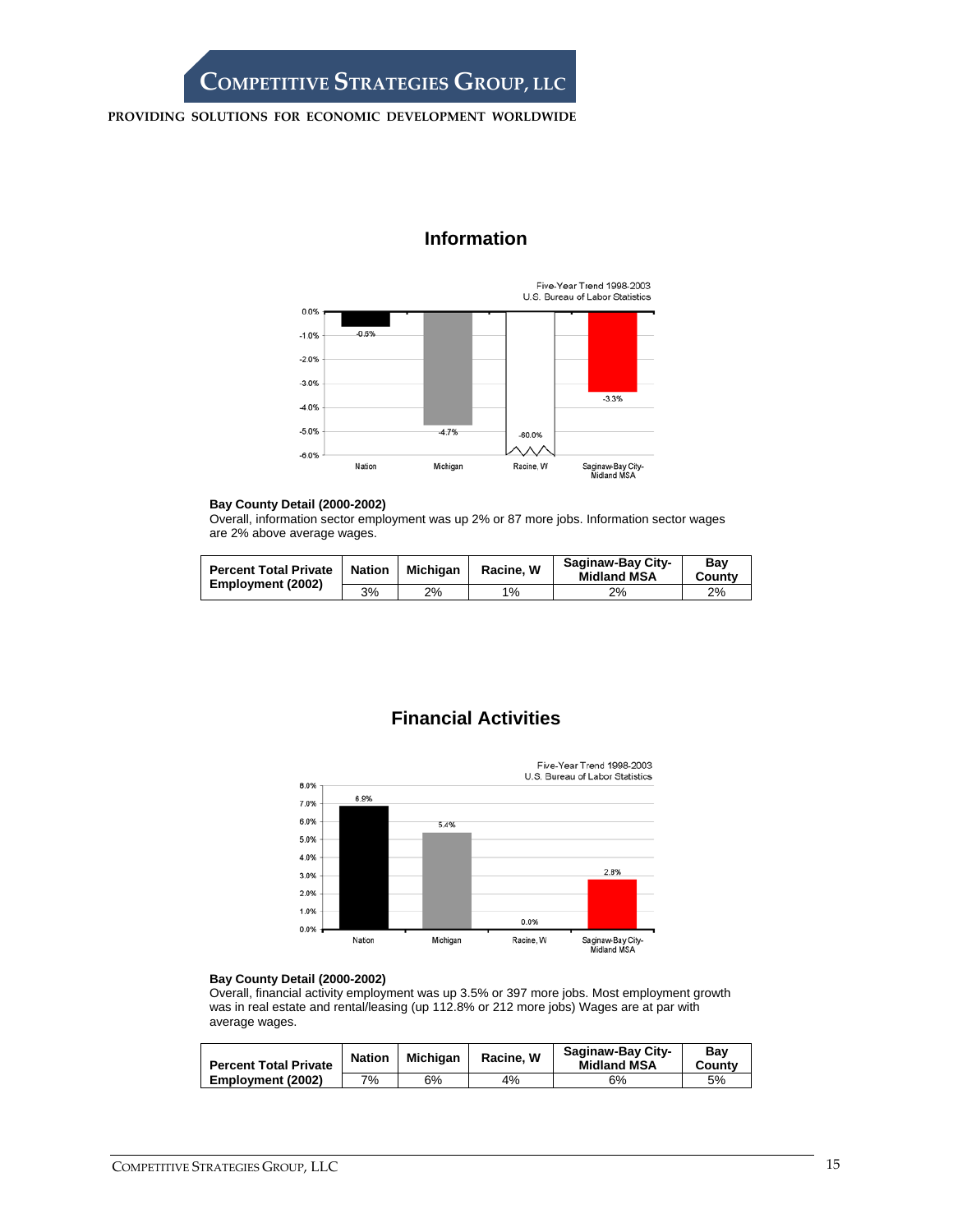### **Professional and Business Services**



#### **Bay County Detail (2000-2002)**

Overall, professional and business service employment was down 9.7% or 224 less jobs. Information sector wages are twice that of average wages.

| <b>Percent Total Private</b> | <b>Nation</b> | Michigan | Racine, W | <b>Saginaw-Bay City-</b><br><b>Midland MSA</b> | Bav<br>County |
|------------------------------|---------------|----------|-----------|------------------------------------------------|---------------|
| Employment (2002)            | 16%           | 16%      | 9%        | 6%                                             | 10%           |

## **Health and Private Educational Services**



#### **Bay County Detail (2000-2002)**

Health services employment makes up 95 percent of this sector. Overall, health services employment was down 3.2% or 164 less jobs. Health services wages are 4 percent above average wages. Private educational services wages are one-half that of average wages, and saw a 27% increase, or 50 more jobs.

| <b>Percent Total Private</b> | <b>Nation</b> | <b>Michigan</b> | Racine, W | <b>Saginaw-Bay City-</b><br><b>Midland MSA</b> | Bav<br>County |
|------------------------------|---------------|-----------------|-----------|------------------------------------------------|---------------|
| Employment (2002)            | 14%           | 14%             | 15%       | 7%                                             | 16%           |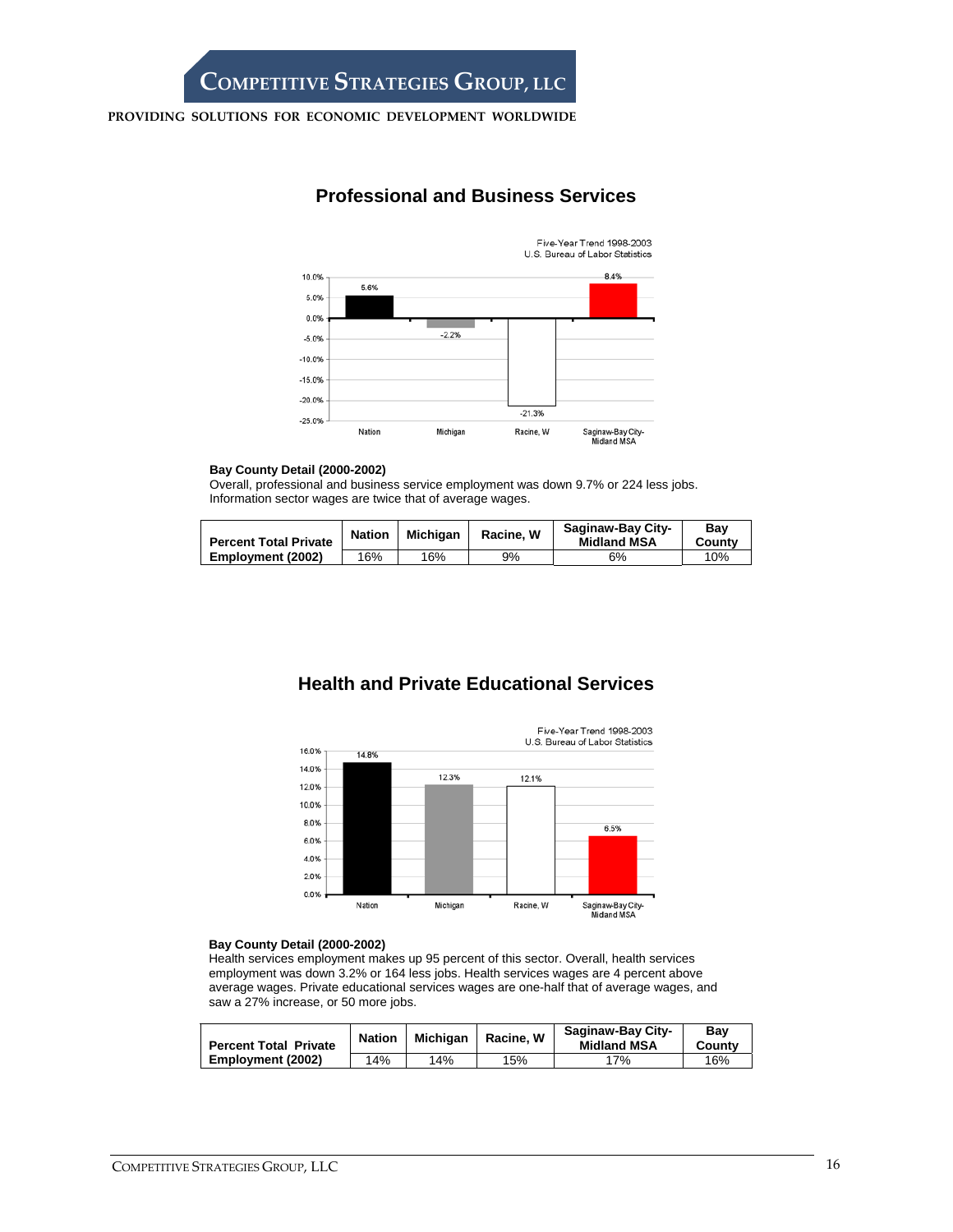#### **PROVIDING SOLUTIONS FOR ECONOMIC DEVELOPMENT WORLDWIDE**

## **Leisure and Hospitality**



#### **Bay County Detail (2000-2002)**

Overall, leisure and hospitality employment was up 1.6% or 71 more jobs. Most employment growth was in food services and drinking places (up 29.2% or 127 more jobs). Wages in leisure and hospitality are about one-half that of average wages.

| <b>Percent Total Private</b> | <b>Nation</b> | <b>Michigan</b> | Racine, W | Saginaw-Bay City-<br><b>Midland MSA</b> | Bav<br>County |
|------------------------------|---------------|-----------------|-----------|-----------------------------------------|---------------|
| Employment (2002)            | 11%           | 11%             | 9%        | 11%                                     | 13%           |

### **Government**



#### **Bay County Detail (2000-2002)**

County-level government employment information is unavailable.

| <b>Percent Total</b> | <b>Nation</b> | <b>Michigan</b> | Racine, W | <b>Saginaw-Bay City-</b><br><b>Midland MSA</b> | Bav<br>County |
|----------------------|---------------|-----------------|-----------|------------------------------------------------|---------------|
| Employment (2002)    | 16%           | 15%             | 13%       | 13%                                            | 15%           |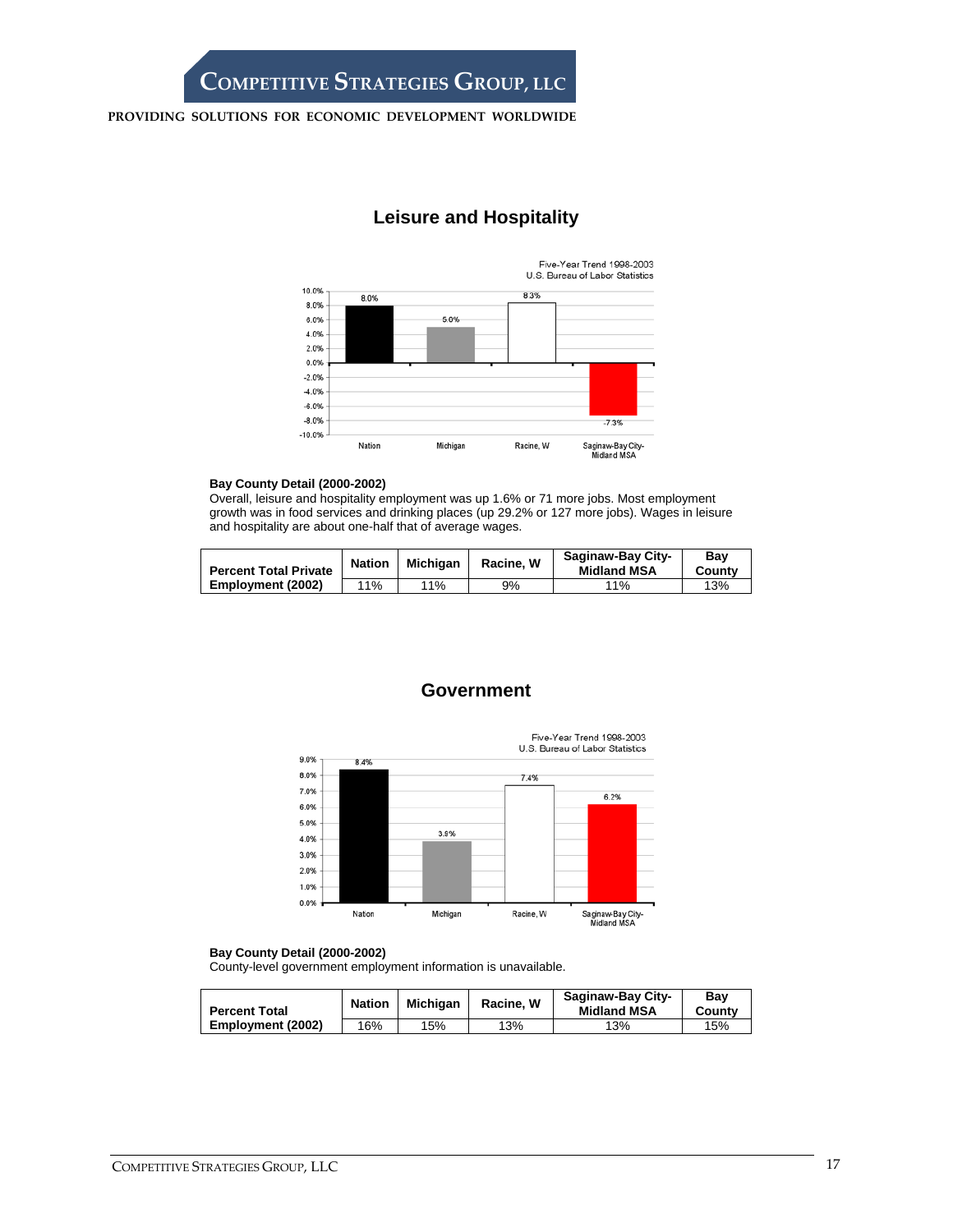# **IX. SUMMARY**

An aging and narrowly declining population underpins the economy of Bay County. Net out-migration is a significant feature of the area, resulting in the net loss of about 250 persons annually. Wages and income remain historically below the nation and state.

The impact of the recession of 2001 is the defining event in Bay County's current economy. Although mild growth was preexisting, the abrupt losses in 2001 have shifted the economy into a local slump, which persists today. Overall changes in total employment are negative. Relatively high out-commuting to Saginaw County and the heavy concentration of manufacturing job losses in both Bay and Saginaw Counties has led to stagnation in earnings, and a decline in the construction and retail sectors.

Despite overall losses, several industry sectors have done well over the most recent period. Bay County has experienced relatively strong gains in financial activities, as well as moderate gains in the information, transportation, and leisure and hospitality sectors.